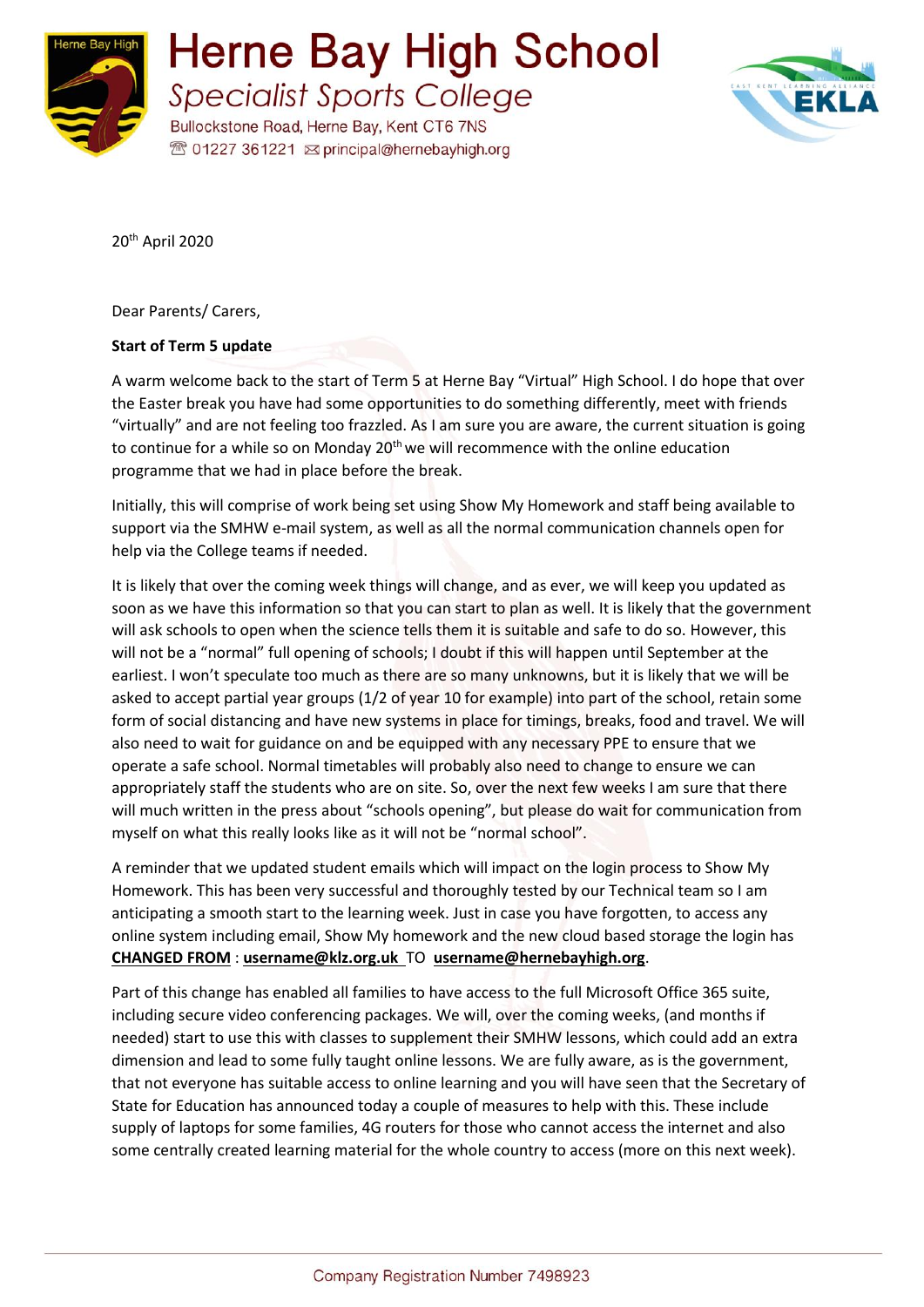

**Herne Bay High School Specialist Sports College** 

Bullockstone Road, Herne Bay, Kent CT6 7NS <sup>®</sup> 01227 361221 ⊠ principal@hernebayhigh.org



## **Government announcement April 19th 2020**

[https://www.gov.uk/government/news/new-major-package-to-support-online](https://www.gov.uk/government/news/new-major-package-to-support-online-learning?utm_source=4e85bd97-1e30-4780-b15f-f697e7553dea&utm_medium=email&utm_campaign=govuk-notifications&utm_content=immediate)[learning?utm\\_source=4e85bd97-1e30-4780-b15f](https://www.gov.uk/government/news/new-major-package-to-support-online-learning?utm_source=4e85bd97-1e30-4780-b15f-f697e7553dea&utm_medium=email&utm_campaign=govuk-notifications&utm_content=immediate)[f697e7553dea&utm\\_medium=email&utm\\_campaign=govuk-notifications&utm\\_content=immediate](https://www.gov.uk/government/news/new-major-package-to-support-online-learning?utm_source=4e85bd97-1e30-4780-b15f-f697e7553dea&utm_medium=email&utm_campaign=govuk-notifications&utm_content=immediate)

Therefore, as we return can I ask that you continue, as best you can, to support your child with their learning. This can be as simple as starting the routine of school, up and ready in the morning, checking what work they have; remember that you can look at their show my homework pages. Also reassuring them and reminding them if they are stuck that there are teachers on hand to help.

Additionally, please be mindful of their mental wellbeing, (and of course yours). Don't over pressure them if they are overwhelmed. The school completely appreciates these are unprecedented times and we will be doing things differently when we finally return to school to ensure students are not disadvantaged in the long term. Our support lines are always there and are as follows:

| College                       | <b>College Manager</b> | <b>Telephone Number</b> |
|-------------------------------|------------------------|-------------------------|
| Delta                         | Mrs L Bailey           | 01227 289458            |
| Epsilon                       | Mrs D Treacher         | 01227 289421            |
| Omega                         | Mrs L Sparks           | 01227 289420            |
| Sigma                         | Mrs G Verge            | 01227 289446            |
| Theta                         | Mrs T Shaw             | 01227 289457            |
| <b>SEND /Inclusion Team</b>   | Ms B Tate              | 01227 289426            |
| Post 16 updates please email: | 6form@hernebayhigh.org |                         |

A reminder that in my letter prior to Easter, I shared the process and contact details regarding the ability for certain students to attend school if needed and the protocol for contacting us to arrange this if needed.

#### **Exam updates**

We have had a couple of exam updates over Easter. Ofqual have said that Year 11 and Year 13 examination results will be published on the normal August dates, not in July as previously mentioned. These are 13<sup>th</sup> August for Year 13 and 20<sup>th</sup> August for Year 11. Ofqual are also currently stating that there will not be an option to appeal the summer grade but just opportunities to either re-sit in the Autumn or the Summer 2021. You can get the latest update here:

[https://www.gov.uk/government/publications/coronavirus-covid-19-cancellation-of-gcses-as-and-a](https://www.gov.uk/government/publications/coronavirus-covid-19-cancellation-of-gcses-as-and-a-levels-in-2020?utm_source=1c1059d0-a03d-4f1e-9deb-98cdc547371e&utm_medium=email&utm_campaign=govuk-notifications&utm_content=immediate)[levels-in-2020?utm\\_source=1c1059d0-a03d-4f1e-9deb-](https://www.gov.uk/government/publications/coronavirus-covid-19-cancellation-of-gcses-as-and-a-levels-in-2020?utm_source=1c1059d0-a03d-4f1e-9deb-98cdc547371e&utm_medium=email&utm_campaign=govuk-notifications&utm_content=immediate)[98cdc547371e&utm\\_medium=email&utm\\_campaign=govuk-notifications&utm\\_content=immediate](https://www.gov.uk/government/publications/coronavirus-covid-19-cancellation-of-gcses-as-and-a-levels-in-2020?utm_source=1c1059d0-a03d-4f1e-9deb-98cdc547371e&utm_medium=email&utm_campaign=govuk-notifications&utm_content=immediate)